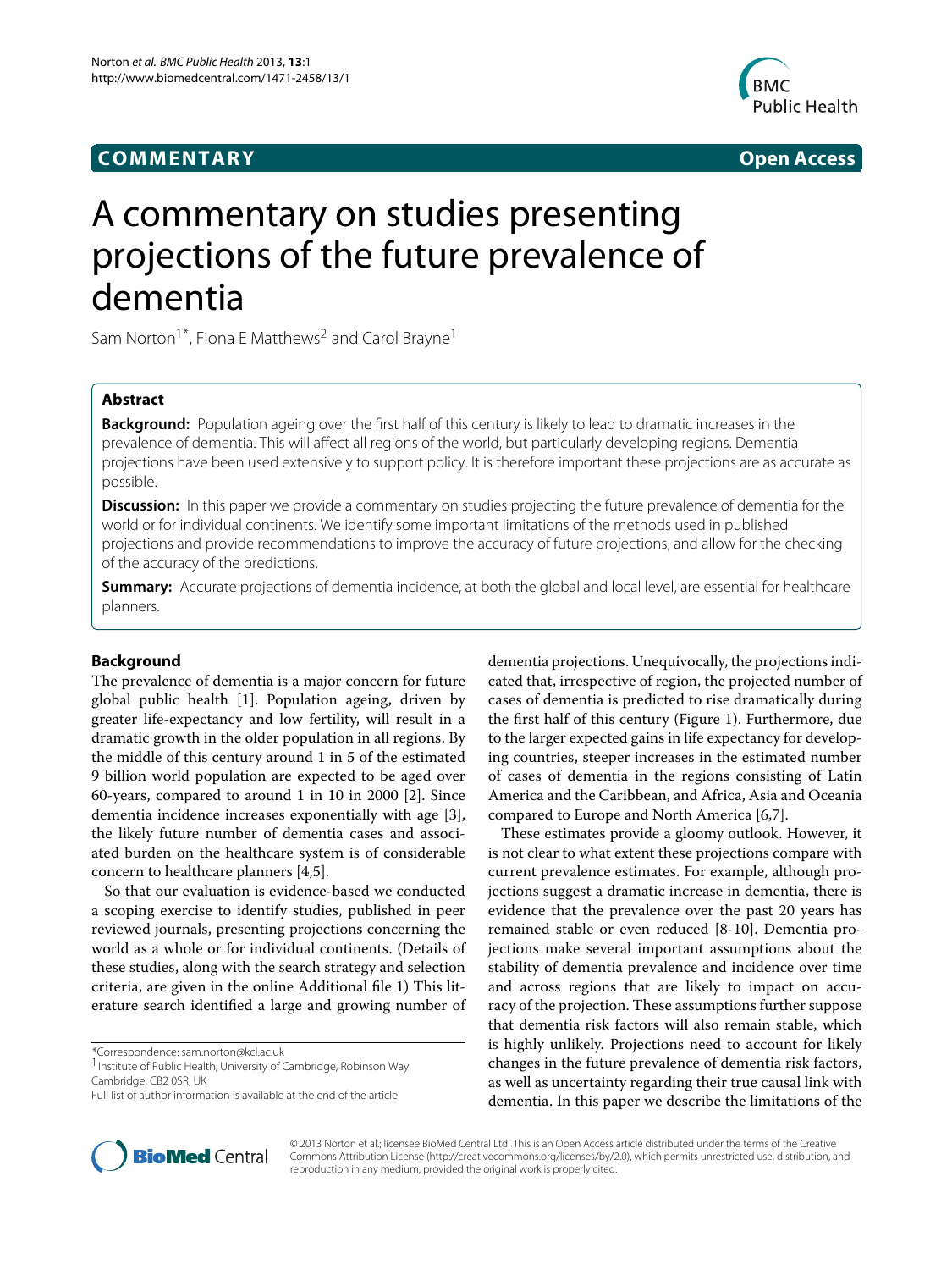

<span id="page-1-0"></span>methods used by the dementia projection studies and offer recommendations that will help to increase the validity and reliability of future projections.

# **Discussion**

The dementia projections identified used two different methodologies (see Additional file [1\)](#page-3-0): extrapolations [\[7](#page-4-6)[,11](#page-4-9)[,12\]](#page-4-10) and macro-simulations [\[3,](#page-4-2)[13](#page-4-11)[-15\]](#page-4-12). Extrapolations estimate the future number of cases of dementia by simply multiplying the expected number people within specific age (and sometimes sex) strata from an existing population projection by an estimate of the current prevalence of dementia within the same strata. Providing a simplistic example, the UN estimates that there will be 1 billion people aged 65 and over in 2050 [\[2\]](#page-4-1), if we assume the current prevalence in over 65's is 7% then we would extrapolate the number of cases of dementia in the over 65's in 2050 to be 70 million  $(1,000,000,000 \times 0.07 = 70,000,000)$ . Macrosimulations apply a slightly different approach. Current population estimates stratified by age (and possibly other factors, such as sex) are used as the baseline population, and the current number of dementia cases calculated using existing prevalence estimates. Then, using transition probabilities from a multistate illness-death model, the number of incident cases of dementia and deaths within a specified time interval is calculated. The model is then aged forward by the specified time interval, accounting for the transitions to dementia or death, and updated using numbers for the youngest age group from existing population projections. The number of incident cases of dementia and deaths within the next interval is then calculated. This is run iteratively up to the end year.

The assumptions underlying these approaches are summarised in Table [1](#page-1-1) and the main advantages and disadvantages of the methods along with a third method, micro simulation, is presented in Table [2.](#page-2-0) The limiting impact of the assumptions underlying extrapolations and macro simulations on projection accuracy are now discussed.

### <span id="page-1-1"></span>**Table 1 Projection method assumptions**

| <b>Extrapolation</b>                | <b>Cell-based macro-simulation</b> |  |
|-------------------------------------|------------------------------------|--|
| Constant prevalence over time       | Constant incidence over time       |  |
| Constant prevalence between regions | Constant incidence between         |  |
|                                     | regions                            |  |
| Equal mortality risk                | Constant difference in mortality   |  |
|                                     | risk                               |  |
| Constant rate of progression        | Rate of progression stable over    |  |
|                                     | time                               |  |
| Risk factors stable over time       | Risk factors stable over time      |  |
| Risk factors stable between regions | Risk factors stable between        |  |
|                                     | regions                            |  |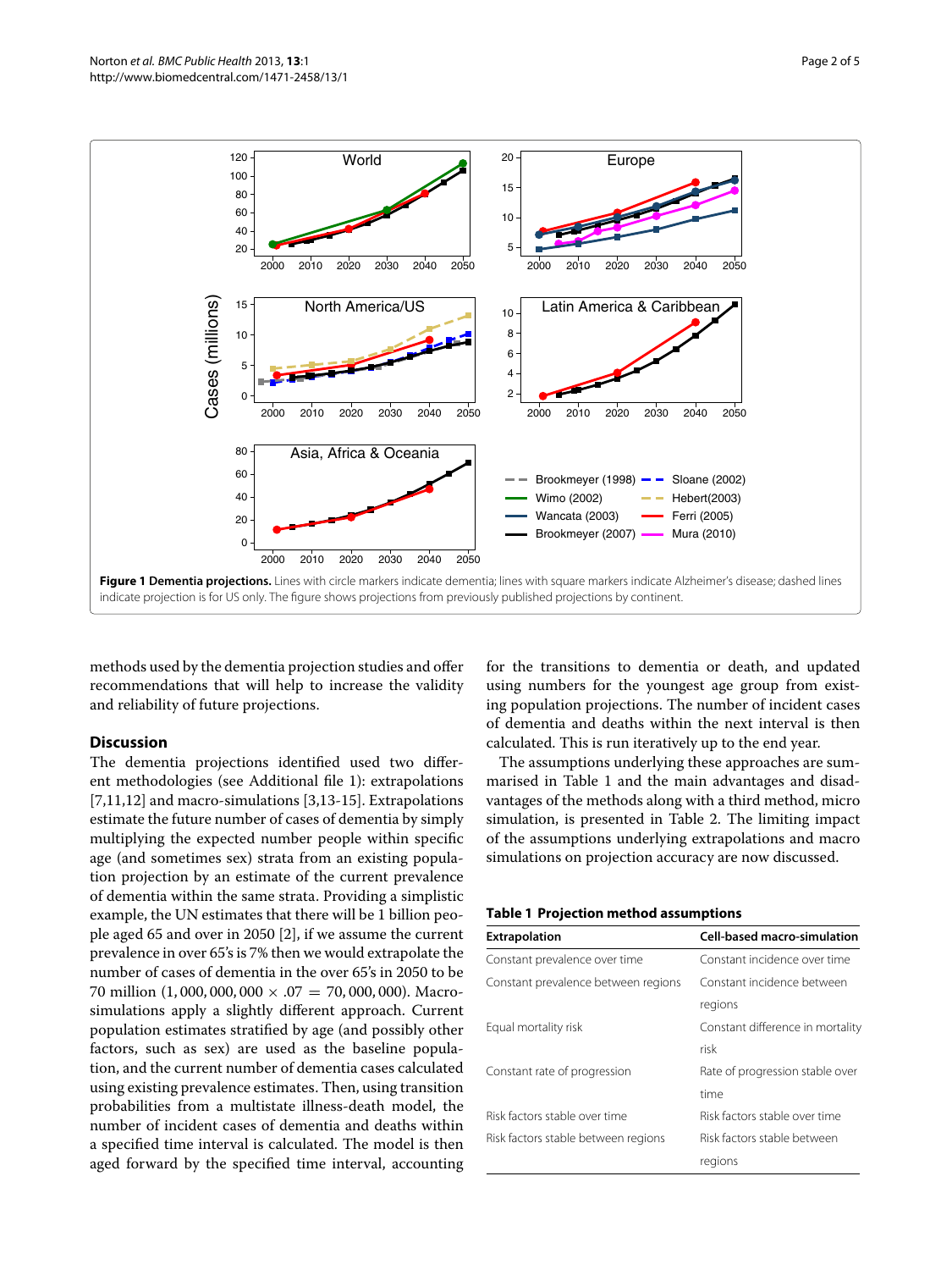#### <span id="page-2-0"></span>**Table 2 Advantages and disadvantages of projection methods**

|                                                                    | <b>Extrapolation</b> | <b>Macro simulation</b> | <b>Micro simulation</b> |
|--------------------------------------------------------------------|----------------------|-------------------------|-------------------------|
| Complexity                                                         | Simple               | Not overly complex      | Complex                 |
| Account for excess mortality in dementia                           | No                   | Yes                     | Yes                     |
| Account for changes in incidence or prevalence                     | Yes                  | Yes                     | Yes                     |
| Account for changes in progression                                 | No                   | Yes                     | Yes                     |
| Directly account for changes in risk factors                       | No                   | No                      | Yes                     |
| Allows identification of distributional characteristics of systems | No                   | Nο                      | Yes                     |

#### **Mortality differential**

The extrapolation method makes several strong assumptions. Perhaps the least feasible is that mortality rates are assumed to be equal in healthy and demented groups. A considerable body of research has highlighted the increased mortality associated with dementia [\[16\]](#page-4-13). Failure to account for this is likely to upwardly bias projections. Cell-based macro-simulations that assume transition from a healthy state to dementia and from the healthy and demented states to death explicitly account for the mortality differential. Some studies additionally include transition from early to late-stage dementia [\[6,](#page-4-5)[15\]](#page-4-12), accounting for the increased mortality risk in more severe disease.

# **Stability of risk factors**

Both extrapolations and multi-state models make strong assumptions concerning the constancy of certain factors over time. For extrapolations, the assumption is that the relative prevalence does not change with time, other than as a result of changes in demographic factors that are used as strata in the calculations. In contrast, inputs to multistate models (e.g. incidence, progression and mortality), although typically assumed to be constant over time in the baseline model, can be modified to reflect different future scenarios. However, other factors that are not inputs to the models are implicitly assumed constant over time, such as the prevalence of risk factors. It is important to note that the aim of a projection is not necessarily to forecast the future but to highlight the extent of the problem if risk factor trends remain stable. However, examining the impact of changing patterns of risk factors is key since it identifies targets most likely to lead to effective intervention.

Several studies employing cell-based macro-simulations examined hypothetical scenarios of delayed incidence or progression of dementia [\[3,](#page-4-2)[15,](#page-4-12)[17\]](#page-4-14). The relatively crude analyses conducted assume a step change in rates of incidence or progression at a specific time. Miracle cures are often heralded following scientific breakthroughs in our understanding of pathology but seldom are realised. In actuality changes in rates of incidence and progression of dementia are more likely to come from a combination of factors, with substantial contribution from risk factor modification [\[18](#page-4-15)[,19\]](#page-4-16). For example, a recent study

suggested population attributable risk relating to modifiable risk factors — such as diabetes, mid-life hypertension, obesity, smoking, physical or cognitive inactivity and depression — to be in the order of 50% [\[18\]](#page-4-15). Although this estimate is likely to be considerably inflated due to the assumption of independence of risk factors in its calculation, the contribution of behavioural factors to both the incidence and progression of dementia is clearly not insignificant. This raises the issue that modification of behavioural risk factors may impact on incidence and progression gradually and over an extended period of time. This issue is ignored by all current dementia projections. Furthermore, it is unclear whether changes in the treatment of other conditions may impact on the prevalence of dementia. For example, increased post-stroke survival may lead to increases in dementia incidence [\[20,](#page-4-17)[21\]](#page-4-18) but there is also some evidence suggesting statins may have some preventative implications for dementia [\[22\]](#page-4-19). It is clear that the accuracy of projections that do not address these issues is limited.

A related issue is the timing of the presence of risk factors. Treves and Korczyn highlight the importance of considering the age at which exposure to risk factors begins since their effect "may depend upon the age at which they act and their interaction with other factors or concomitant conditions, which underlines the importance of stratified and multivariate analyses by period of exposure" [\[23\]](#page-4-20). For example, mid-life diabetes and hypertension are more predictive of development of AD than the presence of these conditions in later periods [\[18\]](#page-4-15). There is only limited utility in modelling the impact of late-life hypertension if mid-life hypertension is a more important predictor.

Future analyses must be based on the assessment of more plausible scenarios regarding changes in patterns of risk factors, and their influence on both the incidence of dementia and its progression over time along with the examination of life-course influences through age, period and cohort effects.

## **Generalisibility**

Assumptions of constancy also apply across countries. Risk factor profiles are likely to differ across countries at the present time but are also likely to follow different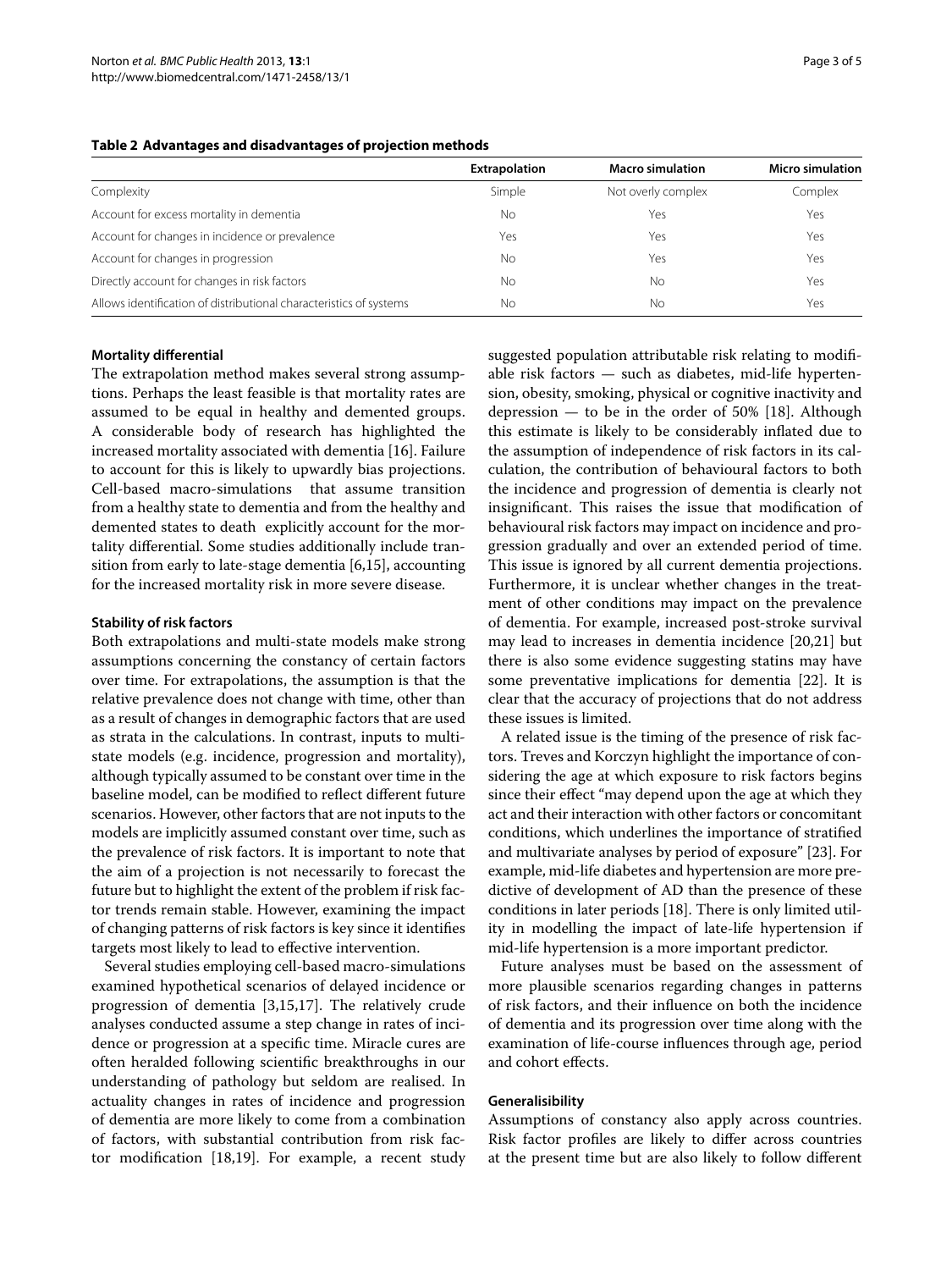future trends and therefore generalising estimates of prevalence and incidence assuming constancy over time and over countries may not be the best possible approach. This is emphasised by the studies projecting future prevalence of dementia in Latin American, African and Asian populations [\[6,](#page-4-5)[7\]](#page-4-6). The estimates from Brookmeyer et al. were solely based on the pooled incidence estimates of US studies, which tend to be higher than for other regions [\[24\]](#page-4-21). The resultant projections for Asia, Africa and Oceania with respect to AD were higher than those for all dementias projected by Ferri et al. who allowed prevalence to vary across countries using a Delphi consensus study. The Delphi method attempts to account for demographic differences between regions by developing region specific age and sex stratified prevalence estimates guided by expert panel consensus. Nevertheless, the Delphi method still fails to systematically account for likely future changes in the demographic structure that may have a bearing on future dementia prevalence.

A further factor impacting on generalisibility is that studies publishing projections typically rely on data concerning the prevalence and incidence drawn from a range of sources. For example, Brookmeyer et al. [\[3\]](#page-4-2) pooled prevalence rates across four US studies, whereas Wancata et al. [\[11\]](#page-4-9) pooled estimates from multiple meta-analyses. The use of summary data has the advantage that it may more closely generalise to the population of interest — as long as estimates are pooled across homogenous samples. Individual data however allow for the building of more complex models that can account more appropriately for changes in underlying risk factors [\[25\]](#page-4-22).

# **Recommendations for future projections**

Recent developments in multistate modelling allow for the extension to the illness-death models employed in macrosimulation projections to more appropriately account for issues such as the timing of dementia onset and potential misdiagnosis [\[26\]](#page-4-23). Currently illness-death models employed in macro-simulation studies use a discrete-time framework. Using a continuous-time framework allows for a more fine grained examination of the changing hazard for development of dementia or death over time that will lead to more accurate estimates of dementia incidence in light of underlying risk factors. Another development is the ability to handle potential misclassification within the model thus accounting for potential misdiagnosis of dementia [\[27\]](#page-4-24).

Micro-simulation also provides an opportunity to further develop existing dementia projection models (Table [2\)](#page-2-0). The use of micro-simulation allows for dynamic modelling of ageing and health estimation enabling more robust conclusions to be drawn with regard to the influence of changing patterns of underlying risk factors and the impact of policy changes. For example, Canadas

Population Health Model (POHEM) uses individual level data concerning socio-demographic, behavioural and biomedical factors to simulate morbidity and mortality for various diseases and is used to evaluate competing health care scenarios for specific diseases [\[28\]](#page-4-25). A disadvantage of micro-simulation is that the method can be rather complicated to implement.

# **Summary**

In conclusion, population ageing is likely to lead to dramatic increases in the prevalence of dementia in future years. Providing accurate estimates of the future number of cases of dementia is essential for healthcare planners. Current estimates often extrapolate age-specific prevalence estimates to existing population projections or use macro-simulations based on age-specific dementia incidence. While such projections are useful in highlighting the scale of the problem were risk factors to remain stable over time, this is clearly an untenable assumption. The development of sophisticated projection models that not only account for the incidence, progression and excessmortality of dementia but also allow for detailed examination of the influence of changing patterns of risk factors on future prevalence is essential. This will enable researchers to target modifiable risk factors identified by epidemiological studies where intervention is most likely to delay dementia onset, thus reducing overall prevalence in future populations. Complex interrelationships and uncertainties about the causal status of dementia risk factors pose a problem for multi-state models. However, such models allow scenarios where changes in the prevalence and incidence of risk factors, or the strength of their causal association with dementia, may be compared.

We do not suggest the outright dismissal of projections based on extrapolations and macro-simulation methods but recommend an increased investment in micro-simulation as a complement to existing projections. Applying estimates from a single source that is appropriate to the population of interest using both a macro and micro-simulation framework will allow for detailed examination of uncertainty around the projections and the impact of changes in underlying patterns of risk factors.

# **Additional file**

<span id="page-3-0"></span>**[Additional file 1:](http://www.biomedcentral.com/content/supplementary/1471-2458-13-1-S1.pdf) supplement. pdf — Supplemental information.** Details of the studies identified by the literature review, along with the search strategy and selection criteria.

#### **Abbreviations**

AD, Alzheimer's disease; CFAS, Cognitive Function and Ageing Studies.

#### **Competing interests**

The authors declare that they have no competing interests.